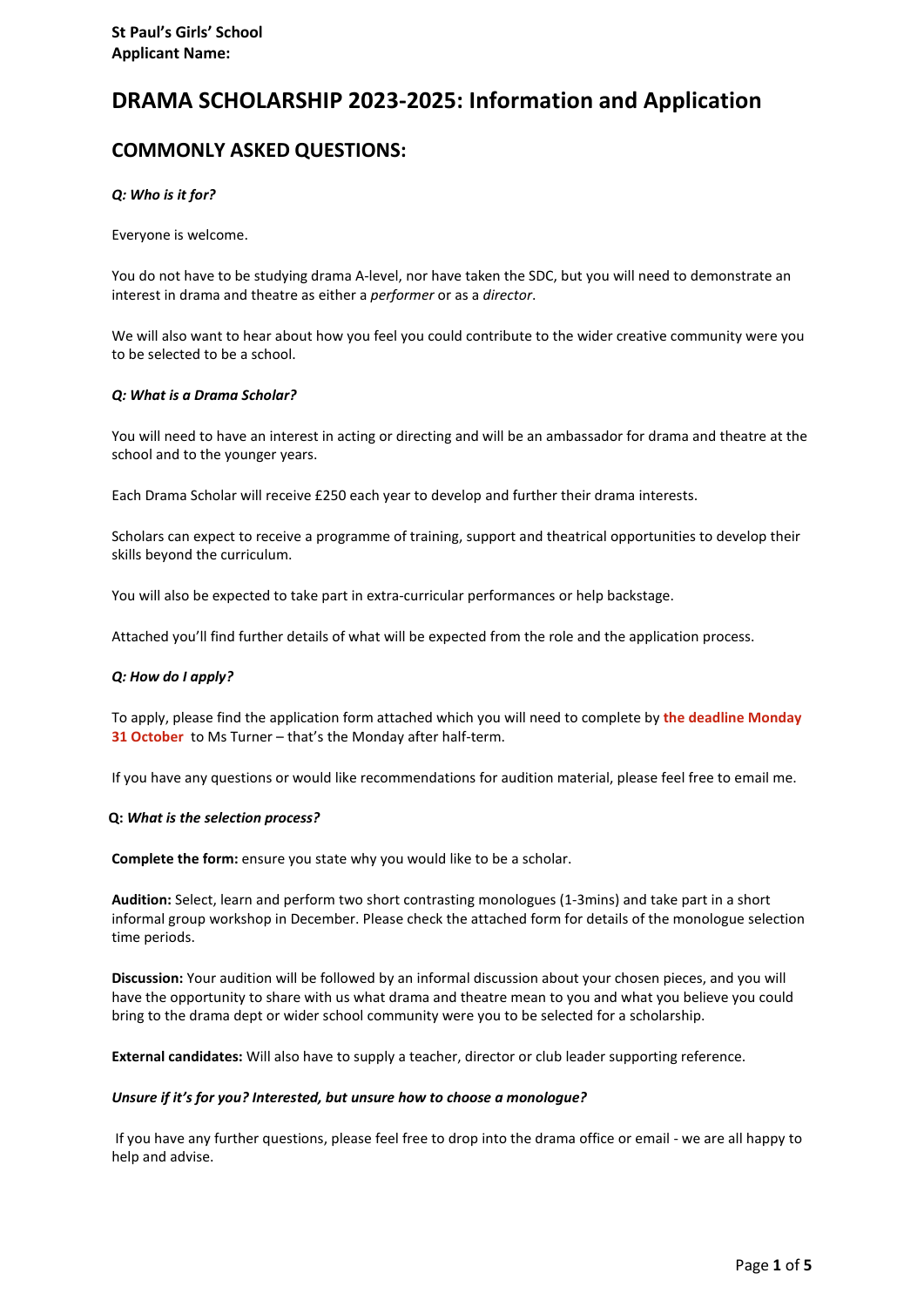### **St Paul's Girls' School Applicant Name:**

## **THE FACTS:**

Up to two Drama Scholarships (£250 a year) are available for internal and external candidates based on an audition, workshop and interview with our drama staff. Drama Scholars usually study A level Drama and Theatre; however, candidates able to demonstrate a significant commitment to co-curricular drama will also be considered.

### **Application:**

Complete and return the attached application form by **Monday 31 October 2022 to [faith.turner@spgs.org](mailto:faith.turner@spgs.org)**

#### **Requirements:**

Scholarships are awarded to those who show outstanding potential as an actor or director and a commitment to the department. As a guide, it would be expected that an actor had partaken in a range of performance work.

### **Audition/Interview:**

You will be invited to audition/interview **in December 2022.** 

- Applicants should prepare and present two contrasting monologues: One **classical** (Jacobean or Shakespearean, or Greek) and one **post 1956**- modern day. Each monologue should be no more than two minutes long.
- The audition will be followed by a short conversation with the drama department about your selected pieces; your interest in drama and theatre and how you feel you could contribute to the drama department or wider school community.

### **If you are a Drama Scholar you can expect the following from the school:**

- An education that promotes creativity and fosters your theatrical talent
- An environment that encourages you to aspire to the highest standards in drama
- Academic staff who will encourage initiative and creativity
- Opportunities to develop your theatrical skills both within and beyond the curriculum
- A programme of co-curricular productions where you can extend and refine your skills
- The opportunity to attend our programme of theatre trips as part of our theatre society
- The opportunity to perform at the Edinburgh Fringe Festival (when offered)

#### **We expect the following from our Drama Scholars:**

- A commitment to demonstrate initiative and take responsibility for your theatrical development both within and beyond the curriculum
- To participate in the many and varied drama-related opportunities offered by the school
- To play a leading role in the drama department, including helping to run the MIV, UIV and Improv Clubs
- To regularly attend the theatre trips organised by the drama department
- To demonstrate a commitment to the exploration of drama and theatre

## **Drama at St Paul's Girls' School:**

Drama at St Paul's Girls' School is outstanding and in the last 5 years 100% of A Level students achieved A/A\* at A Level. In recent years students have progressed to some of the country's top institutions such as LAMDA, Central, RADA and Guildhall, and have gone on to flourishing careers in the industry. Alumnae include Thea Shurrock, Blanche McIntyre and Emma Hall. Our production values are incredibly high, with recent productions featuring a revolving set for *Les Miserables,* the creation of a full shipping yard for *Women of Troy* and a forest of living trees for our modern-day transposition of *The Crucible*. A Level productions have filled the studio with mud, scaled double decker buses and flooded re-creations of tube stations.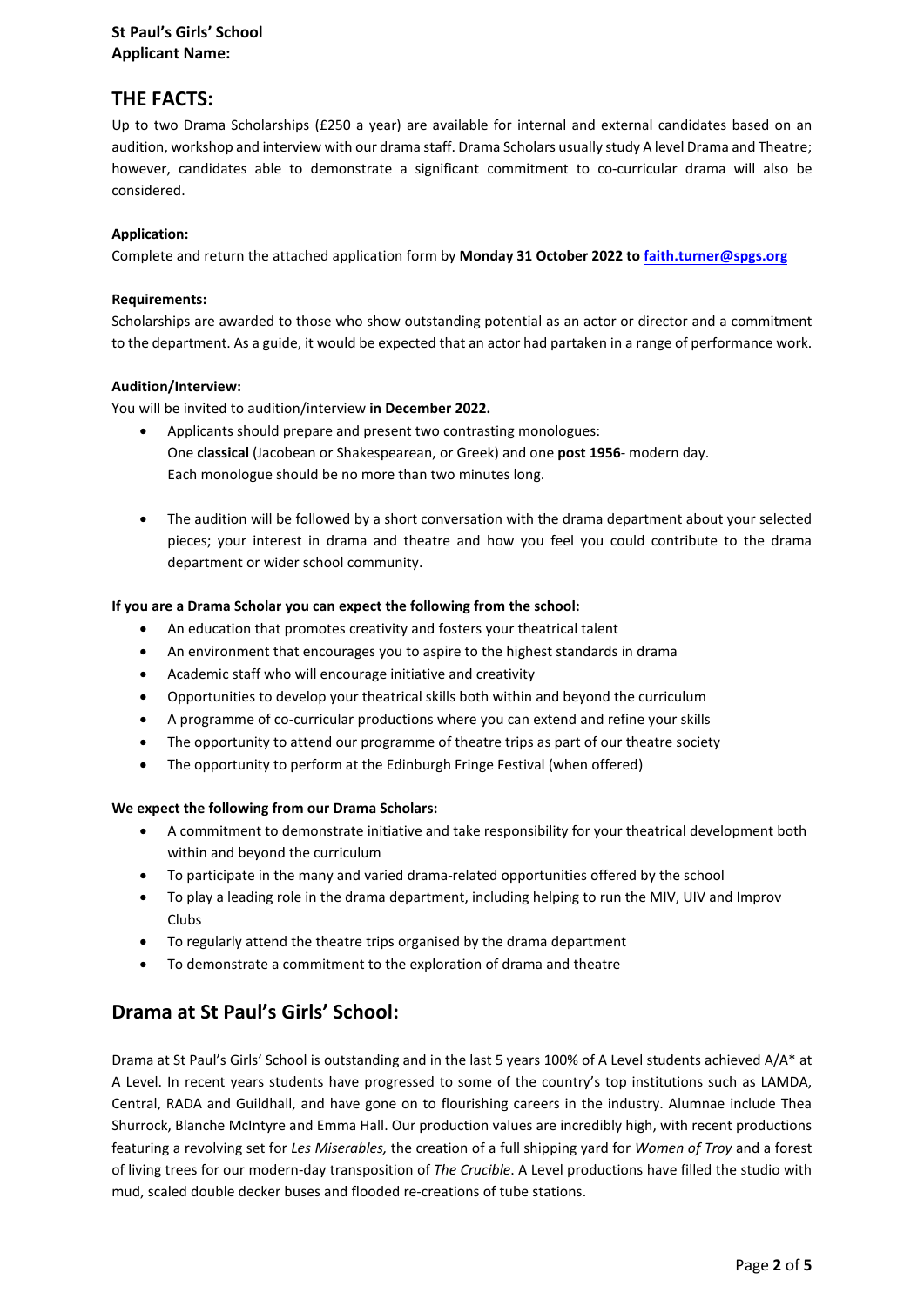# **DRAMA SCHOLAR EXPECTATIONS:**

**As a Drama Scholar, you will be expected to participate and assist in our productions both onstage and off.**

| Term                     | Event                                                    | Expectation                                                                                                                                       |  |
|--------------------------|----------------------------------------------------------|---------------------------------------------------------------------------------------------------------------------------------------------------|--|
| VII - Autumn             | <b>Main School Production</b><br>(Musical/Straight Play) | To participate in the major<br>production of the term                                                                                             |  |
| VII - Summer Term        | Junior Play                                              | Work as Assistant Director or<br>Stage Manager for the Junior Play                                                                                |  |
| VII - Half-termly        | Drama Platforms                                          | Regularly perform, direct or host                                                                                                                 |  |
| VIII - Autumn            | <b>Main School Production</b><br>(Musical/Straight Play) | To participate in the major<br>production of the term                                                                                             |  |
| VIII-Spring              | Senior School Play                                       | To participate in the major<br>production of the term                                                                                             |  |
| VII and VIII             | <b>Studio Productions</b>                                | Direct or Act in Studio Productions                                                                                                               |  |
| VIII - Summer Holidays   | <b>Edinburgh Festival</b>                                | Perform at the Edinburgh Festival<br>with the alumnae company<br>'Erasmus Productions'                                                            |  |
| VII/VIII - Autumn        | Scholars' Performance                                    | Act or Direct                                                                                                                                     |  |
| Various - when available | <b>Other School Productions</b>                          | Act in productions at other<br>schools                                                                                                            |  |
| Various                  | Series of Scholar Workshops                              | Participation or leading - a series<br>of workshops exploring range of<br>theatrical aspects - Tech, Writing,<br>Acting, Film, Design, Directing. |  |
| Various                  | <b>External Practitioner Workshop</b><br><b>GECKO</b>    | Participate and Train                                                                                                                             |  |
| Weekly                   | Drama Clubs                                              | Lead or Assist clubs MIV-V and<br>evolve, outreach                                                                                                |  |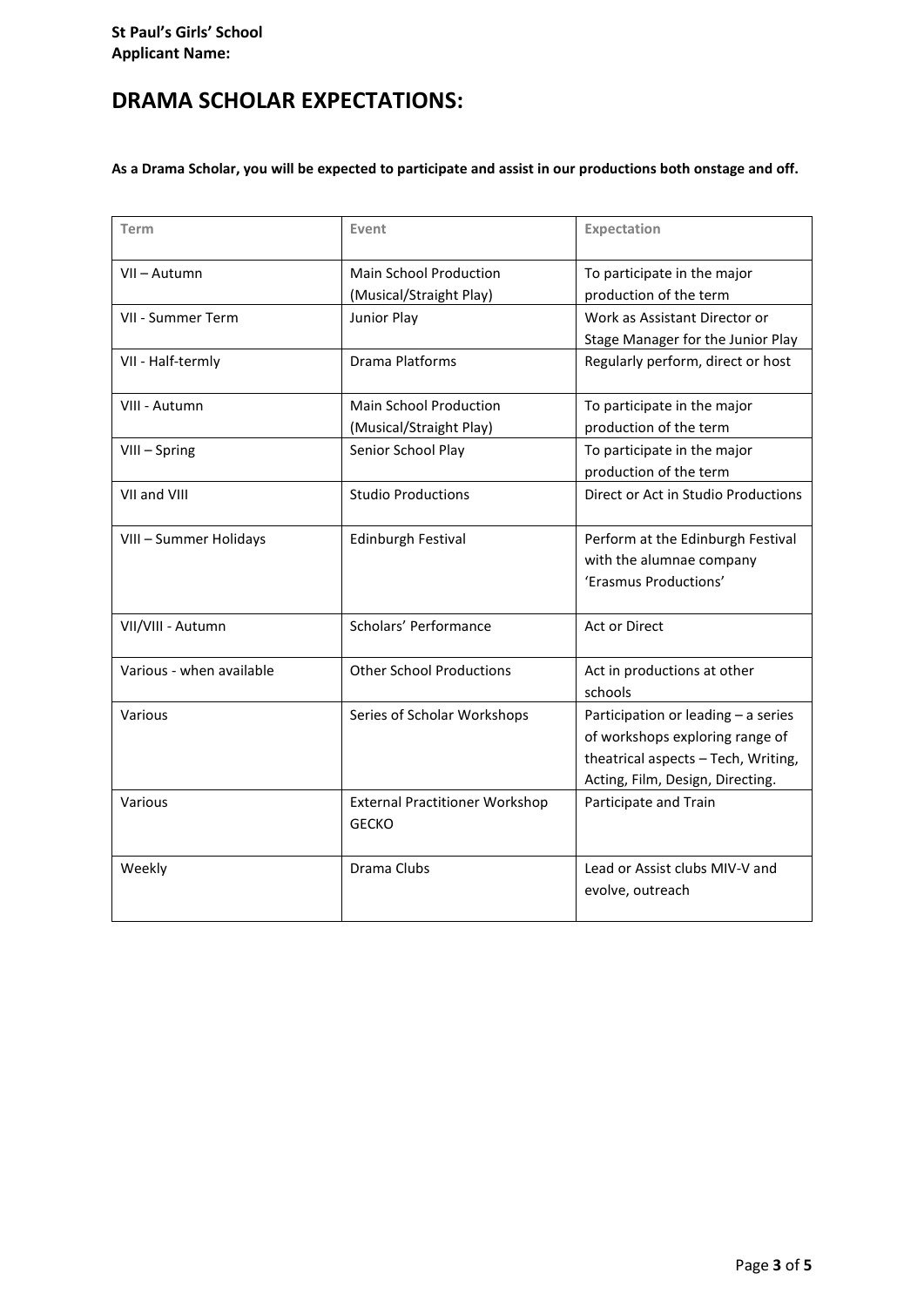# **APPLICATION FORM for CANDIDATES**

# **Senior Drama Scholarships 2023 - 2025**

To be completed by candidates. Please note, that *external* candidates should also include a supporting reference from a teacher, director, agent, or club leader as part of their application. The reference should outline the student's aptitude and commitment to drama and theatre and the referees contact details.

## **APPLICANT STATEMENT:**

 $\mathsf{r}$ 

**Explain why you would like to be a Drama Scholar? What do you feel you could bring to this role?**  *(feel free to extend the box, should you require)*

**Name and Address of Parent** 

**Telephone number(s)**

**Parent email**